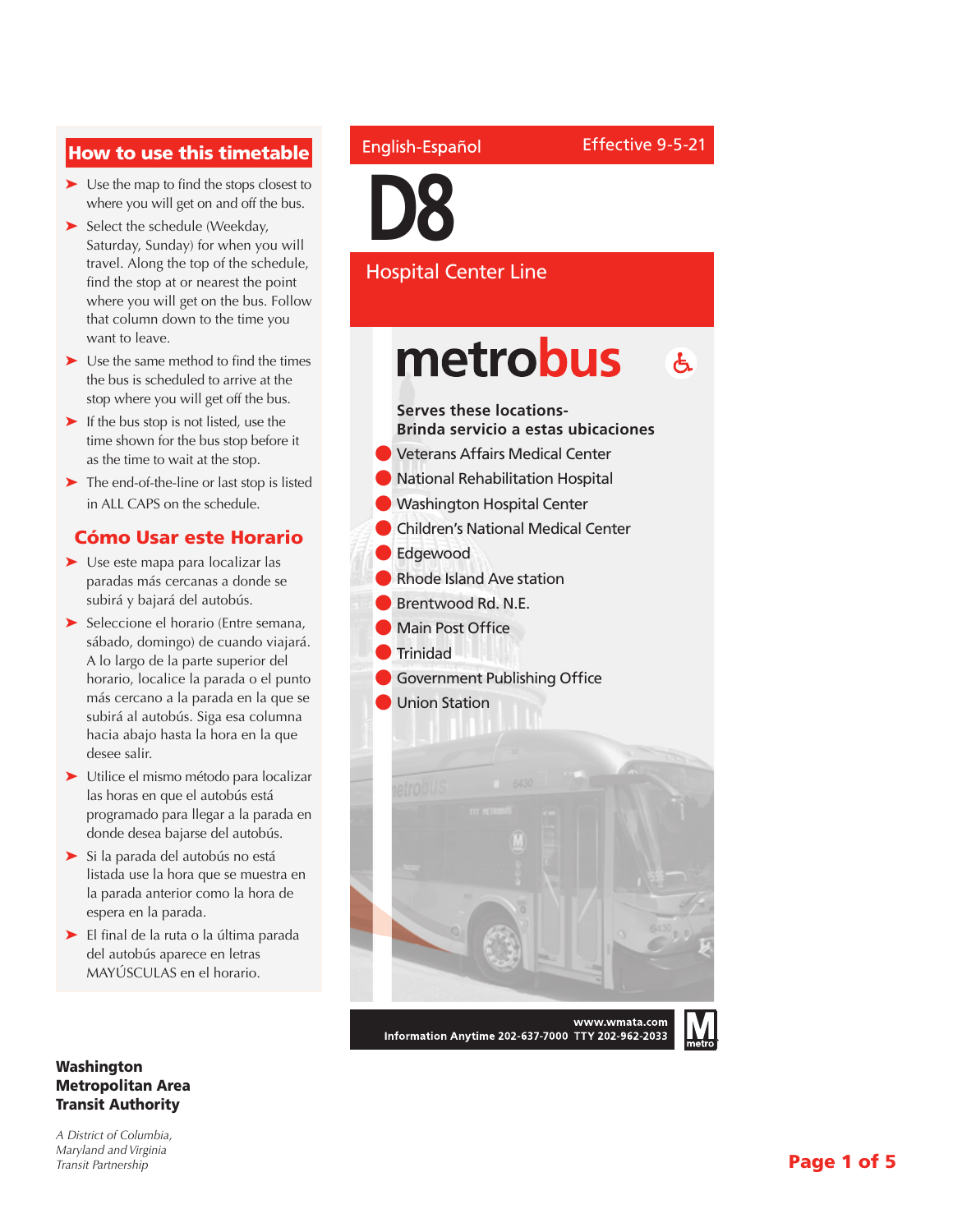## **D8** Hospital Center Line

#### **Effective Sunday, September 5, 2021 A partir del domingo, 5 de septiembre de 2021**



Page 2 of 5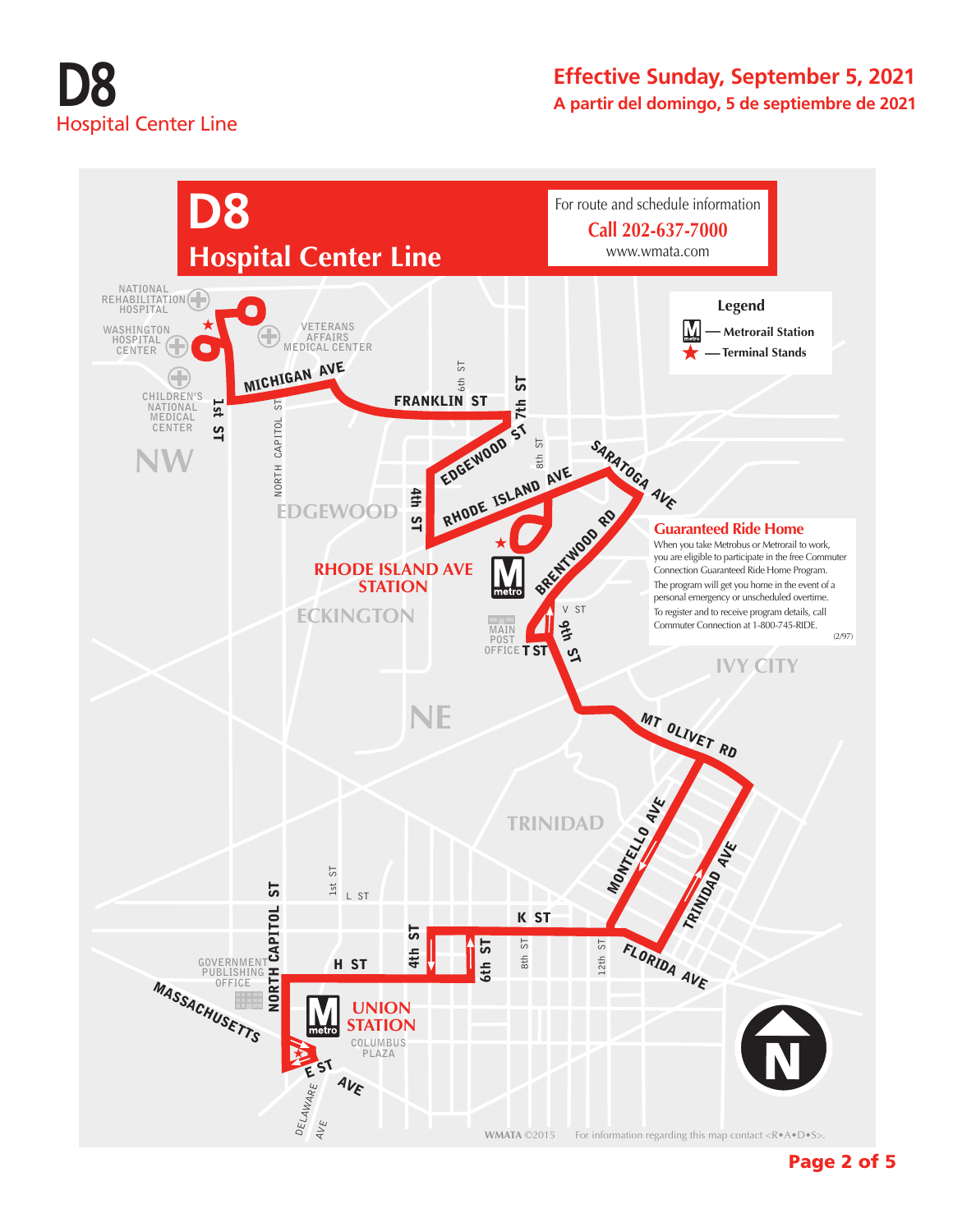## **D8** Hospital Center Line

#### **Effective Sunday, September 5, 2021 A partir del domingo, 5 de septiembre de 2021**

#### **Northbound To Washington Hospital Center**

|                                  |                    |                            | <b>Monday thru Friday—De Lunes a viernes</b> |                        |                |                     |
|----------------------------------|--------------------|----------------------------|----------------------------------------------|------------------------|----------------|---------------------|
|                                  | Massachu-          |                            |                                              |                        |                |                     |
|                                  | setts Ave.         |                            |                                              |                        |                | 1st St. NW<br>&     |
|                                  | & 1st St.          |                            | Mt. Olivet                                   |                        | Edge-          | roadway to          |
|                                  | $(W)$ NE           | K                          | Rd. &                                        | Rhode<br><b>Island</b> | wood           | <b>National Re-</b> |
|                                  | (Union<br>Station) | &                          | Montello                                     | Ave                    | &              | habilitation        |
| Route                            | M                  | 8th Sts.                   | Ave. NE                                      | М                      | 6th Sts.       | Hospital            |
| Number                           |                    | NE                         | (Trinidad)                                   |                        | NE             |                     |
| D <sub>8</sub>                   | 6:00               | AM Service<br>6:09         | <b>Servicio matutino</b><br>6:16             | 6:27                   | 6:33           | 6:45                |
| D <sub>8</sub>                   | 6:30               | 6:39                       | 6:47                                         | 6:59                   | 7:06           | 7:19                |
| D <sub>8</sub>                   | 7:00               | 7:10                       | 7:19                                         | 7:32                   | 7:41           | 7:55                |
| D <sub>8</sub>                   | 7:20               | 7:31                       | 7:41                                         | 7:56                   | 8:06           | 8:19                |
| D <sub>8</sub>                   | 7:40               | 7:51                       | 8:01                                         | 8:16                   | 8:26           | 8:39                |
| D <sub>8</sub>                   | 8:00               | 8:11                       | 8:21                                         | 8:36                   | 8:46           | 8:59                |
| D <sub>8</sub>                   | 8:20               | 8:31                       | 8:40                                         | 8:54                   | 9:02           | 9:15                |
| D <sub>8</sub>                   | 8:40               | 8:51                       | 9:00                                         | 9:14                   | 9:22           | 9:35                |
| D <sub>8</sub>                   | 9:00               | 9:11                       | 9:20                                         | 9:34                   | 9:42           | 9:55                |
| D <sub>8</sub>                   | 9:20               | 9:31                       | 9:40                                         | 9:54                   | 10:01          | 10:14               |
| D <sub>8</sub>                   | 9:40               | 9:51                       | 10:00                                        | 10:14                  | 10:21          | 10:34               |
| D <sub>8</sub>                   | 10:00              | 10:11                      | 10:20                                        | 10:34                  | 10:41          | 10:54               |
| D8                               | 10:20              | 10:31                      | 10:40                                        | 10:54                  | 11:01          | 11:14               |
| D <sub>8</sub>                   | 10:40              | 10:51                      | 11:00                                        | 11:14                  | 11:21          | 11:34               |
| D8                               | 11:00              | 11:11                      | 11:20                                        | 11:34                  | 11:41          | 11:54               |
| D <sub>8</sub><br>D <sub>8</sub> | 11:20<br>11:40     | 11:31                      | 11:40<br>12:00                               | 11:54                  | 12:01<br>12:21 | 12:14<br>12:34      |
|                                  |                    | 11:51<br><b>PM Service</b> | <b>Servicio vespertino</b>                   | 12:14                  |                |                     |
| D <sub>8</sub>                   | 12:00              | 12:11                      | 12:20                                        | 12:34                  | 12:41          | 12:54               |
| D <sub>8</sub>                   | 12:20              | 12:31                      | 12:40                                        | 12:54                  | 1:01           | 1:14                |
| D <sub>8</sub>                   | 12:40              | 12:52                      | 1:01                                         | 1:15                   | 1:23           | 1:33                |
| D <sub>8</sub>                   | 1:00               | 1:12                       | 1:21                                         | 1:35                   | 1:43           | 1:53                |
| D8                               | 1:20               | 1:32                       | 1:41                                         | 1:55                   | 2:03           | 2:13                |
| D <sub>8</sub>                   | 1:40               | 1:52                       | 2:02                                         | 2:16                   | 2:26           | 2:37                |
| D <sub>8</sub>                   | 2:00               | 2:12                       | 2:22                                         | 2:36                   | 2:46           | 2:57                |
| D <sub>8</sub>                   | 2:20               | 2:32                       | 2:42                                         | 2:56                   | 3:06           | 3:17                |
| D8                               | 2:40               | 2:53                       | 3:04                                         | 3:21                   | 3:32           | 3:44                |
| D <sub>8</sub>                   | 3:00               | 3:13                       | 3:24                                         | 3:41                   | 3:52           | 4:04                |
| D <sub>8</sub>                   | 3:20               | 3:32                       | 3:43                                         | 3:58                   | 4:09           | 4:22                |
| D <sub>8</sub><br>D <sub>8</sub> | 3:40<br>4:00       | 3:52<br>4:14               | 4:03<br>4:25                                 | 4:18<br>4:40           | 4:29<br>4:48   | 4:42<br>5:02        |
| D <sub>8</sub>                   | 4:20               | 4:32                       | 4:43                                         | 4:57                   | 5:05           | 5:17                |
| D8                               | 4:40               | 4:52                       | 5:03                                         | 5:17                   | 5:25           | 5:37                |
| D <sub>8</sub>                   | 5:00               | 5:12                       | 5:23                                         | 5:37                   | 5:45           | 5:57                |
| D8                               | 5:20               | 5:32                       | 5:43                                         | 5:57                   | 6:05           | 6:17                |
| D <sub>8</sub>                   | 5:40               | 5:52                       | 6:03                                         | 6:17                   | 6:25           | 6:37                |
| D <sub>8</sub>                   | 6:00               | 6:12                       | 6:23                                         | 6:37                   | 6:45           | 6:57                |
| D8                               | 6:20               | 6:32                       | 6:43                                         | 6:57                   | 7:05           | 7:17                |
| D <sub>8</sub>                   | 6:40               | 6:49                       | 6:58                                         | 7:10                   | 7:17           | 7:29                |
| D <sub>8</sub>                   | 7:00               | 7:09                       | 7:18                                         | 7:30                   | 7:37           | 7:49                |
| D8                               | 7:20               | 7:29                       | 7:38                                         | 7:50                   | 7:57           | 8:09                |
| D <sub>8</sub>                   | 7:40               | 7:49                       | 7:58                                         | 8:10                   | 8:17           | 8:29                |
| D8<br>D <sub>8</sub>             | 8:00<br>8:20       | 8:09<br>8:29               | 8:18<br>8:38                                 | 8:30<br>8:50           | 8:37<br>8:57   | 8:49<br>9:09        |
| D <sub>8</sub>                   | 8:40               | 8:49                       | 8:58                                         | 9:10                   | 9:17           | 9:29                |
| D <sub>8</sub>                   | 9:00               | 9:08                       | 9:16                                         | 9:26                   | 9:32           | 9:42                |
| D <sub>8</sub>                   | 9:30               | 9:38                       | 9:46                                         | 9:56                   | 10:02          | 10:12               |
| D <sub>8</sub>                   | 10:00              | 10:08                      | 10:16                                        | 10:26                  | 10:32          | 10:42               |
| D8                               | 10:30              | 10:38                      | 10:46                                        | 10:56                  | 11:02          | 11:12               |
| D <sub>8</sub>                   | 11:00              | 11:08                      | 11:16                                        | 11:26                  | 11:32          | 11:42               |
| D8                               | 11:30              | 11:38                      | 11:46                                        | 11:56                  | 12:02          | 12:12               |
| D <sub>8</sub>                   | 12:00              | 12:08                      | 12:16                                        | 12:26                  | 12:32          | 12:42               |

#### Monday thru Friday—De Lunes a viernes **Southbound To Union Station**

| Route<br>Number      | 1st St. NW<br>&<br>roadway to<br><b>National Re-</b><br>habilitation<br>Hospital | Edge-<br>wood<br>&<br>6th Sts.<br>NE | <b>Rhode</b><br><b>Island Ave</b><br>M | Montello<br>Ave. &<br>Rd. NE<br>(Trinidad) | K & 8th Sts.<br><b>NE</b><br>Massachu-<br>Mt. Olivet setts Ave. &<br>1st St. $(W)$<br>NE | (UNION<br><b>STATION)</b><br>М |
|----------------------|----------------------------------------------------------------------------------|--------------------------------------|----------------------------------------|--------------------------------------------|------------------------------------------------------------------------------------------|--------------------------------|
|                      |                                                                                  | <b>AM Service</b>                    | - Servicio matutino                    |                                            |                                                                                          |                                |
| D <sub>8</sub>       | 6:02                                                                             | 6:10                                 | 6:17                                   | 6:30                                       | 6:37                                                                                     | 6:45                           |
| D <sub>8</sub>       | 6:24                                                                             | 6:35                                 | 6:45                                   | 6:59                                       | 7:07                                                                                     | 7:17                           |
| D <sub>8</sub>       | 6:54                                                                             | 7:05                                 | 7:15                                   | 7:29                                       | 7:37                                                                                     | 7:47                           |
| D <sub>8</sub>       | 7:14                                                                             | 7:25                                 | 7:35                                   | 7:49                                       | 7:57                                                                                     | 8:07                           |
| D <sub>8</sub>       | 7:34                                                                             | 7:45                                 | 7:55                                   | 8:09                                       | 8:17                                                                                     | 8:27                           |
| D <sub>8</sub>       | 8:03                                                                             | 8:12                                 | 8:20                                   | 8:33                                       | 8:39                                                                                     | 8:47                           |
| D <sub>8</sub>       | 8:23                                                                             | 8:32                                 | 8:40                                   | 8:53                                       | 8:59                                                                                     | 9:07                           |
| D <sub>8</sub>       | 8:43                                                                             | 8:52                                 | 9:00                                   | 9:13                                       | 9:19                                                                                     | 9:27                           |
| D <sub>8</sub>       | 9:04                                                                             | 9:13                                 | 9:21                                   | 9:34                                       | 9:40                                                                                     | 9:48                           |
| D <sub>8</sub>       | 9:23                                                                             | 9:32                                 | 9:40                                   | 9:53                                       | 9:59                                                                                     | 10:07                          |
| D <sub>8</sub>       | 9:43                                                                             | 9:52                                 | 10:00                                  | 10:13                                      | 10:19                                                                                    | 10:27                          |
| D <sub>8</sub>       | 10:03                                                                            | 10:12                                | 10:20                                  | 10:33                                      | 10:39                                                                                    | 10:47                          |
| D <sub>8</sub>       | 10:23                                                                            | 10:32                                | 10:40                                  | 10:53                                      | 10:59                                                                                    | 11:07                          |
| D <sub>8</sub>       | 10:41                                                                            | 10:50                                | 10:59                                  | 11:12                                      | 11:19                                                                                    | 11:27                          |
| D <sub>8</sub>       | 11:01                                                                            | 11:10                                | 11:19                                  | 11:32                                      | 11:39                                                                                    | 11:47                          |
| D <sub>8</sub>       | 11:21                                                                            | 11:30                                | 11:39                                  | 11:52                                      | 11:59                                                                                    | 12:07                          |
| D <sub>8</sub>       | 11:41                                                                            | 11:50                                | 11:59                                  | 12:12                                      | 12:19                                                                                    | 12:27                          |
|                      |                                                                                  | <b>PM Service -</b>                  |                                        | <b>Servicio vespertino</b>                 |                                                                                          |                                |
| D <sub>8</sub>       | 12:01                                                                            | 12:10                                | 12:19                                  | 12:32                                      | 12:39                                                                                    | 12:47                          |
| D <sub>8</sub>       | 12:21                                                                            | 12:30                                | 12:39                                  | 12:52                                      | 12:59                                                                                    | 1:07                           |
| D <sub>8</sub>       | 12:41                                                                            | 12:50                                | 12:59                                  | 1:12                                       | 1:19                                                                                     | 1:27                           |
| D <sub>8</sub>       | 12:56                                                                            | 1:06                                 | 1:16                                   | 1:30                                       | 1:37                                                                                     | 1:47                           |
| D <sub>8</sub>       | 1:16                                                                             | 1:26                                 | 1:36                                   | 1:50                                       | 1:57                                                                                     | 2:07                           |
| D <sub>8</sub>       | 1:36                                                                             | 1:46                                 | 1:56                                   | 2:10                                       | 2:17                                                                                     | 2:27                           |
| D <sub>8</sub>       | 1:56                                                                             | 2:06                                 | 2:16                                   | 2:30                                       | 2:37                                                                                     | 2:47                           |
| D <sub>8</sub>       | 2:18                                                                             | 2:28                                 | 2:38                                   | 2:52                                       | 2:59                                                                                     | 3:09                           |
| D8                   | 2:36                                                                             | 2:46                                 | 2:56                                   | 3:10                                       | 3:17                                                                                     | 3:27                           |
| D <sub>8</sub>       | 2:46                                                                             | 3:00                                 | 3:13                                   | 3:30                                       | 3:36                                                                                     | 3:47                           |
| D <sub>8</sub>       | 3:16                                                                             | 3:26                                 | 3:36                                   | 3:50                                       | 3:57                                                                                     | 4:07                           |
| D <sub>8</sub>       | 3:26                                                                             | 3:40                                 | 3:53                                   | 4:10                                       | 4:16                                                                                     | 4:27                           |
| D <sub>8</sub>       | 3:46                                                                             | 4:00                                 | 4:13                                   | 4:30                                       | 4:36                                                                                     | 4:47                           |
| D <sub>8</sub>       | 4:14                                                                             | 4:25                                 | 4:38                                   | 4:52                                       | 4:58                                                                                     | 5:07                           |
| D <sub>8</sub>       | 4:34                                                                             | 4:45                                 | 4:58                                   | 5:12                                       | 5:18                                                                                     | 5:27                           |
| D <sub>8</sub>       | 4:46                                                                             | 5:00                                 | 5:13                                   | 5:30                                       | 5:36                                                                                     | 5:47                           |
| D <sub>8</sub>       | 5:27                                                                             | 5:35                                 | 5:43                                   | 5:54                                       | 5:59                                                                                     | 6:07                           |
| D <sub>8</sub>       | 5:47                                                                             | 5:55                                 | 6:03                                   | 6:14                                       | 6:19                                                                                     | 6:27                           |
| D <sub>8</sub>       | 6:07                                                                             | 6:15                                 | 6:23                                   | 6:34                                       | 6:39                                                                                     | 6:47                           |
| D <sub>8</sub>       | 6:27                                                                             | 6:35                                 | 6:43                                   | 6:54                                       | 6:59                                                                                     | 7:07                           |
| D <sub>8</sub>       | 6:47                                                                             | 6:55                                 | 7:03                                   | 7:14                                       | 7:19                                                                                     | 7:27                           |
| D <sub>8</sub>       | 7:12                                                                             | 7:19                                 | 7:26                                   | 7:36                                       | 7:41                                                                                     | 7:47                           |
| D <sub>8</sub>       | 7:27                                                                             | 7:35                                 | 7:43                                   | 7:54                                       | 7:59                                                                                     | 8:07                           |
| <b>D</b>             | /32                                                                              | 7:59                                 | 8:06                                   | 8:16                                       | 8:21                                                                                     | 8:2/                           |
| D8<br>D <sub>8</sub> | 8:12                                                                             | 8:19                                 | 8:26                                   | 8:36                                       | 8:41<br>9:01                                                                             | 8:47                           |
|                      | 8:32                                                                             | 8:39                                 | 8:46                                   | 8:56                                       |                                                                                          | 9:07                           |
| D8<br>D <sub>8</sub> | 8:59                                                                             | 9:06<br>9:42                         | 9:13                                   | 9:23<br>9:59                               | 9:28                                                                                     | 9:34<br>10:10                  |
| D8                   | 9:35<br>10:03                                                                    | 10:09                                | 9:49                                   | 10:25                                      | 10:04                                                                                    |                                |
| D <sub>8</sub>       | 10:34                                                                            | 10:40                                | 10:15<br>10:46                         | 10:56                                      | 10:30<br>11:01                                                                           | 10:36<br>11:07                 |
| D8                   | 11:04                                                                            | 11:10                                | 11:16                                  | 11:26                                      | 11:31                                                                                    | 11:37                          |
| D <sub>8</sub>       | 11:34                                                                            | 11:40                                | 11:46                                  | 11:56                                      | 12:01                                                                                    | 12:07                          |
|                      |                                                                                  |                                      |                                        |                                            |                                                                                          |                                |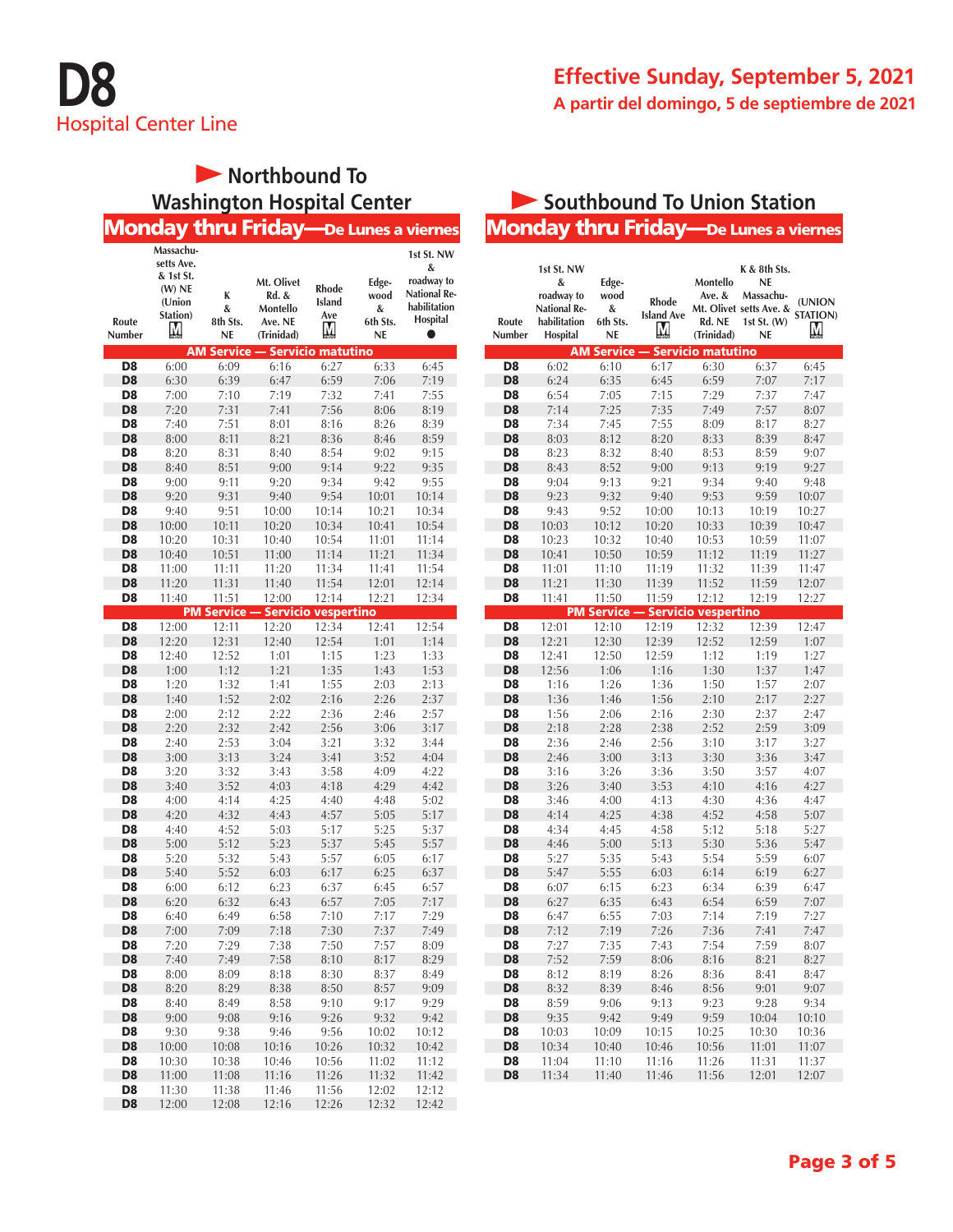

# **Morthbound To Washington Hospital Center**

|                      | Massachu-<br>setts Ave. |                     |                       |                   |                | 1st St. NW          |
|----------------------|-------------------------|---------------------|-----------------------|-------------------|----------------|---------------------|
|                      | & 1st St.               |                     |                       |                   |                | &                   |
|                      | $(W)$ NE                |                     | Mt. Olivet            | Rhode             | Edge-          | roadway to          |
|                      | (Union                  | K                   | Rd. &                 | <b>Island</b>     | wood           | <b>National Re-</b> |
|                      | Station)                | &                   | Montello              | Ave               | &              | habilitation        |
| Route                | М                       | 8th Sts.            | Ave. NE               | М                 | 6th Sts.       | Hospital            |
| Number               |                         | <b>NE</b>           | (Trinidad)            |                   | <b>NE</b>      |                     |
|                      |                         | <b>AM Service -</b> |                       | Servicio matutino |                |                     |
| D8                   | 6:00                    | 6:08                | 6:15                  | 6:25              | 6:32           | 6:41                |
| D <sub>8</sub>       | 6:30                    | 6:38                | 6:45                  | 6:55              | 7:02           | 7:11                |
| D <sub>8</sub>       | 7:00                    | 7:08                | 7:16                  | 7:27              | 7:35           | 7:44                |
| D <sub>8</sub>       | 7:20                    | 7:28                | 7:36                  | 7:47              | 7:55           | 8:04                |
| D8                   | 7:40                    | 7:48                | 7:56                  | 8:07              | 8:15           | 8:24                |
| D <sub>8</sub>       | 8:00                    | 8:08                | 8:16                  | 8:27              | 8:35           | 8:44                |
| D <sub>8</sub>       | 8:20                    | 8:29                | 8:37                  | 8:50              | 8:59           | 9:08                |
| D <sub>8</sub>       |                         |                     | 8:57                  |                   |                | 9:28                |
|                      | 8:40                    | 8:49                |                       | 9:10              | 9:19           |                     |
| D <sub>8</sub>       | 9:00                    | 9:09                | 9:17                  | 9:30              | 9:39           | 9:48                |
| D <sub>8</sub>       | 9:20                    | 9:29                | 9:37                  | 9:50              | 9:59           | 10:08               |
| D8                   | 9:40                    | 9:49                | 9:57                  | 10:10             | 10:19          | 10:28               |
| D <sub>8</sub>       | 10:00                   | 10:09               | 10:17                 | 10:30             | 10:39          | 10:48               |
| D8                   | 10:20                   | 10:29               | 10:37                 | 10:50             | 10:59          | 11:08               |
| D <sub>8</sub>       | 10:40                   | 10:49               | 10:57                 | 11:10             | 11:19          | 11:28               |
| D8                   | 11:00                   | 11:10               | 11:19                 | 11:33             | 11:43          | 11:52               |
| D <sub>8</sub>       | 11:20                   | 11:30               | 11:39                 | 11:53             | 12:03          | 12:12               |
| D <sub>8</sub>       | 11:40                   | 11:50               | 11:59                 | 12:13             | 12:23          | 12:32               |
|                      |                         | <b>PM</b> Service - | - Servicio vespertino |                   |                |                     |
| D8                   | 12:00                   | 12:10               | 12:19                 | 12:33             | 12:43          | 12:52               |
| D <sub>8</sub>       | 12:20                   | 12:30               | 12:39                 | 12:53             | 1:03           | 1:12                |
| D <sub>8</sub>       | 12:40                   | 12:50               | 12:59                 | 1:13              | 1:23           | 1:32                |
| D8                   | 1:00                    | 1:10                | 1:19                  | 1:33              | 1:43           | 1:52                |
| D8                   | 1:20                    | 1:30                | 1:39                  | 1:53              | 2:03           | 2:12                |
| D <sub>8</sub>       | 1:40                    | 1:50                | 1:59                  | 2:13              | 2:23           | 2:32                |
| D8                   | 2:00                    | 2:10                | 2:19                  | 2:33              | 2:43           | 2:52                |
| D <sub>8</sub>       | 2:20                    | 2:30                | 2:39                  | 2:53              | 3:03           | 3:12                |
| D <sub>8</sub>       | 2:40                    | 2:50                | 2:59                  | 3:13              | 3:23           | 3:32                |
| D <sub>8</sub>       | 3:00                    | 3:10                | 3:19                  | 3:33              | 3:43           | 3:52                |
| D <sub>8</sub>       | 3:20                    | 3:30                | 3:39                  | 3:53              | 4:03           | 4:12                |
|                      |                         |                     |                       |                   |                |                     |
| D <sub>8</sub>       | 3:40                    | 3:50                | 3:59                  | 4:13              | 4:23           | 4:32                |
| D8                   | 4:00                    | 4:10                | 4:19                  | 4:33              | 4:43           | 4:52                |
| D <sub>8</sub>       | 4:20                    | 4:30                | 4:39                  | 4:53              | 5:03           | 5:12                |
| D <sub>8</sub>       | 4:40                    | 4:50                | 4:59                  | 5:13              | 5:23           | 5:32                |
| D <sub>8</sub>       | 5:00                    | 5:10                | 5:19                  | 5:31              | 5:39           | 5:48                |
| D8                   | 5:20                    | 5:30                | 5:39                  | 5:51              | 5:59           | 6:08                |
| D <sub>8</sub>       | 5:40                    | 5:50                | 5:59                  | 6:11              | 6:19           | 6:28                |
| D8                   | 6:00                    | 6:10                | 6:19                  | 6:31              | 6:39           | 6:48                |
| D <sub>8</sub>       | 6:20                    | 6:30                | 6:39                  | 6:51              | 6:59           | 7:08                |
| D8                   | 6:40                    | 6:50                | 6:59                  | 7:11              | 7:19           | 7:28                |
| D8                   | 7:00                    | 7:08                | 7:16                  | 7:27              | 7:35           | 7:43                |
| D8                   | 7:20                    | 7:28                | 7:36                  | 7:47              | 7:55           | 8:03                |
| D <sub>8</sub>       | 7:40                    | 7:48                | 7:56                  | 8:07              | 8:15           | 8:23                |
| D8                   | 8:00                    | 8:08                | 8:16                  | 8:27              | 8:35           | 8:43                |
| D <sub>8</sub>       | 8:20                    | 8:28                | 8:36                  | 8:47              | 8:55           | 9:03                |
|                      |                         | 8:48                | 8:56                  | 9:07              | 9:15           | 9:23                |
| D8                   | 8:40                    |                     |                       |                   |                |                     |
| D <sub>8</sub>       | 9:00                    | 9:08                | 9:16                  | 9:27              | 9:35           | 9:43                |
| D <sub>8</sub>       | 9:30                    | 9:38                |                       |                   |                | 10:13               |
|                      |                         |                     | 9:46                  | 9:57              | 10:05          |                     |
| D <sub>8</sub>       | 10:01                   | 10:09               | 10:17                 | 10:28             | 10:36          | 10:44               |
| D <sub>8</sub>       | 10:30                   | 10:38               | 10:46                 | 10:57             | 11:05          | 11:13               |
| D <sub>8</sub><br>D8 | 11:00<br>11:30          | 11:08<br>11:38      | 11:15<br>11:45        | 11:25<br>11:55    | 11:32<br>12:02 | 11:40<br>12:10      |

#### Saturday — Sábados **Saturday — Sábados** Saturday — Sábados **Washington Station Station**

| Route<br>Number | 1st St. NW<br>&<br>roadway to<br><b>National Re-</b><br>habilitation<br>Hospital | Edge-<br>wood<br>&<br>6th Sts.<br><b>NE</b> | <b>Rhode</b><br><b>Island Ave</b><br>М | Montello<br>Ave. &<br>Rd. NE<br>(Trinidad) | K & 8th Sts.<br><b>NE</b><br>Massachu-<br>Mt. Olivet setts Ave. &<br>1st St. $(W)$<br>NE | (UNION<br>STATION)<br>М |
|-----------------|----------------------------------------------------------------------------------|---------------------------------------------|----------------------------------------|--------------------------------------------|------------------------------------------------------------------------------------------|-------------------------|
|                 |                                                                                  | <b>AM Service</b>                           |                                        | <b>Servicio matutino</b>                   |                                                                                          |                         |
| D <sub>8</sub>  | 6:10                                                                             | 6:16                                        | 6:22                                   | 6:34                                       | 6:39                                                                                     | 6:45                    |
| D <sub>8</sub>  | 6:45                                                                             | 6:51                                        | 6:57                                   | 7:09                                       | 7:14                                                                                     | 7:20                    |
| D <sub>8</sub>  | 7:15                                                                             | 7:21                                        | 7:27                                   | 7:39                                       | 7:44                                                                                     | 7:50                    |
| D <sub>8</sub>  | 7:35                                                                             | 7:41                                        | 7:47                                   | 7:59                                       | 8:04                                                                                     | 8:10                    |
| D <sub>8</sub>  | 7:55                                                                             | 8:01                                        | 8:07                                   | 8:19                                       | 8:24                                                                                     | 8:30                    |
| D <sub>8</sub>  | 8:11                                                                             | 8:18                                        | 8:25                                   | 8:37                                       | 8:43                                                                                     | 8:50                    |
| D8              | 8:31                                                                             | 8:38                                        | 8:45                                   | 8:57                                       | 9:03                                                                                     | 9:10                    |
| D <sub>8</sub>  | 8:51                                                                             | 8:58                                        | 9:05                                   | 9:17                                       | 9:23                                                                                     | 9:30                    |
| D8              | 9:12                                                                             | 9:19                                        | 9:26                                   | 9:38                                       | 9:44                                                                                     | 9:51                    |
| D <sub>8</sub>  | 9:31                                                                             | 9:38                                        | 9:45                                   | 9:57                                       | 10:03                                                                                    | 10:10                   |
| D <sub>8</sub>  | 9:51                                                                             | 9:58                                        | 10:05                                  | 10:17                                      | 10:23                                                                                    | 10:30                   |
| D <sub>8</sub>  | 10:11                                                                            | 10:18                                       | 10:25                                  | 10:37                                      | 10:43                                                                                    | 10:50                   |
| D <sub>8</sub>  | 10:32                                                                            | 10:39                                       | 10:46                                  | 10:58                                      | 11:04                                                                                    | 11:11                   |
| D <sub>8</sub>  | 10:52                                                                            | 10:59                                       | 11:06                                  | 11:18                                      | 11:24                                                                                    | 11:31                   |
| D8              | 11:11                                                                            | 11:18                                       | 11:25                                  | 11:37                                      | 11:43                                                                                    | 11:50                   |
| D <sub>8</sub>  | 11:32                                                                            | 11:39                                       | 11:46                                  | 11:58                                      | 12:04                                                                                    | 12:11                   |
| D <sub>8</sub>  | 11:48                                                                            | 11:56                                       | 12:04                                  | 12:16                                      | 12:22                                                                                    | 12:30                   |
|                 |                                                                                  | <b>PM Service</b>                           |                                        | <b>Servicio vespertino</b>                 |                                                                                          |                         |
| D <sub>8</sub>  | 12:08                                                                            | 12:16                                       | 12:24                                  | 12:36                                      | 12:42                                                                                    | 12:50                   |
| D <sub>8</sub>  | 12:28                                                                            | 12:36                                       | 12:44                                  | 12:56                                      | 1:02                                                                                     | 1:10                    |
| D8              | 12:48                                                                            | 12:56                                       | 1:04                                   | 1:16                                       | 1:22                                                                                     | 1:30                    |
| D <sub>8</sub>  | 1:08                                                                             | 1:16                                        | 1:24                                   | 1:36                                       | 1:42                                                                                     | 1:50                    |
| D <sub>8</sub>  | 1:28                                                                             | 1:36                                        | 1:44                                   | 1:56                                       | 2:02                                                                                     | 2:10                    |
| D <sub>8</sub>  | 1:48                                                                             | 1:56                                        | 2:04                                   | 2:16                                       | 2:22                                                                                     | 2:30                    |
| D <sub>8</sub>  | 2:08                                                                             | 2:16                                        | 2:24                                   | 2:36                                       | 2:42                                                                                     | 2:50                    |
| D <sub>8</sub>  | 2:30                                                                             | 2:37                                        | 2:44                                   | 2:56                                       | 3:02                                                                                     | 3:10                    |
| D8              | 2:50                                                                             | 2:57                                        | 3:04                                   | 3:16                                       | 3:22                                                                                     | 3:30                    |
| D <sub>8</sub>  | 3:10                                                                             | 3:17                                        | 3:24                                   | 3:36                                       | 3:42                                                                                     | 3:50                    |
| D8              | 3:30                                                                             | 3:37                                        | 3:44                                   | 3:56                                       | 4:02                                                                                     | 4:10                    |
| D <sub>8</sub>  | 3:50                                                                             | 3:57                                        | 4:04                                   | 4:16                                       | 4:22                                                                                     | 4:30                    |
| D <sub>8</sub>  | 4:10                                                                             | 4:17                                        | 4:24                                   | 4:36                                       | 4:42                                                                                     | 4:50                    |
| D <sub>8</sub>  | 4:30                                                                             | 4:37                                        | 4:44                                   | 4:56                                       | 5:02                                                                                     | 5:10                    |
| D <sub>8</sub>  | 4:50                                                                             | 4:57                                        | 5:04                                   | 5:16                                       | 5:22                                                                                     | 5:30                    |
| D <sub>8</sub>  | 5:10                                                                             | 5:17                                        | 5:24                                   | 5:36                                       | 5:42                                                                                     | 5:50                    |
| D <sub>8</sub>  | 5:30                                                                             | 5:37                                        | 5:44                                   | 5:56                                       | 6:02                                                                                     | 6:10                    |
| D <sub>8</sub>  | 5:54                                                                             | 6:01                                        | 6:07                                   | 6:18                                       | 6:23                                                                                     | 6:30                    |
| D8              | 6:14                                                                             | 6:21                                        | 6:27                                   | 6:38                                       | 6:43                                                                                     | 6:50                    |
| D <sub>8</sub>  | 6:34                                                                             | 6:41                                        | 6:47                                   | 6:58                                       | 7:03                                                                                     | 7:10                    |
| D8              | 6:54                                                                             | 7:01                                        | 7:07                                   | 7:18                                       | 7:23                                                                                     | 7:30                    |
| D <sub>8</sub>  | 7:14                                                                             | 7:21                                        | 7:27                                   | 7:38                                       | 7:43                                                                                     | 7:50                    |
| D <sub>8</sub>  | 7:34                                                                             | 7:41                                        | 7:47                                   | 7:58                                       | 8:03                                                                                     | 8:10                    |
| D8              | 7:54                                                                             | 8:01                                        | 8:07                                   | 8:18                                       | 8:23                                                                                     | 8:30                    |
| D8              | 8:14                                                                             | 8:21                                        | 8:27                                   | 8:38                                       | 8:43                                                                                     | 8:50                    |
| D <sub>8</sub>  | 8:34                                                                             | 8:41                                        | 8:47                                   | 8:58                                       | 9:03                                                                                     | 9:10                    |
| D8              | 8:56                                                                             | 9:02                                        | 9:08                                   | 9:19                                       | 9:24                                                                                     | 9:30                    |
| D <sub>8</sub>  | 9:23                                                                             | 9:29                                        | 9:35                                   | 9:46                                       | 9:51                                                                                     | 9:57                    |
| D <sub>8</sub>  | 9:50                                                                             | 9:56                                        | 10:02                                  | 10:13                                      | 10:18                                                                                    | 10:24                   |
| D <sub>8</sub>  | 10:20                                                                            | 10:26                                       | 10:32                                  | 10:43                                      | 10:48                                                                                    | 10:54                   |
| D8              | 10:50                                                                            | 10:56                                       | 11:02                                  | 11:13                                      | 11:18                                                                                    | 11:24                   |
| D <sub>8</sub>  | 11:20                                                                            | 11:26                                       | 11:32                                  | 11:43                                      | 11:48                                                                                    | 11:54                   |
| D <sub>8</sub>  | 11:50                                                                            | 11:56                                       | 12:02                                  | 12:13                                      | 12:18                                                                                    | 12:24                   |

● *— Buses sign WASHINGTON HOSPITAL CENTER.*

*On four Federal holidays, Columbus Day, Veterans' Day, Martin Luther King, Jr. Day, and Presidents' Day, the Saturday schedule will be in effect.*

*Metrobus proveerá servicio con horario de sábado durante los cuatro días festivos de Columbus Day, Veterans Day, Martin Luther King Jr. Day, y Presidents' Day.*